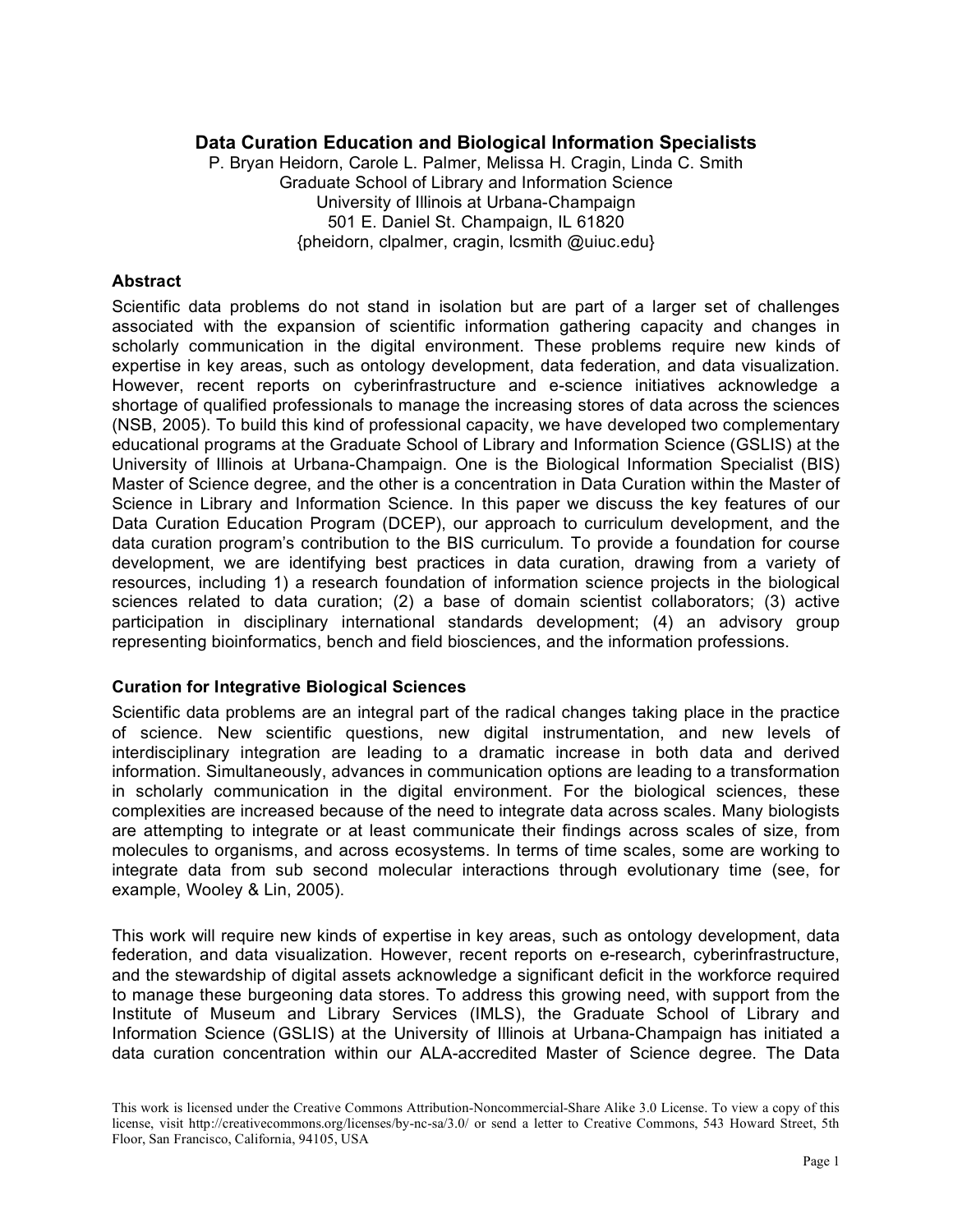Curation Education Program (DCEP) is developing a specialized curriculum that focuses on data collection and management, knowledge representation, digital preservation and archiving, data standards, and policy. Our conception of data curation is consistent with Rusbridge, et. al. (2005), who state that digital curation includes not only data archiving and digital preservation but also active management and appraisal of data over the life-cycle of scientific interest. Students will be educated to take responsibility for assimilation and management of data in ways that add value and promote sharing across institutions and disciplinary specializations.

Effective data curation is a requisite component of multi-scale data integration and reuse. Therefore, in addition to being an elective concentration within our long-standing Master of Science in Library and Information Science, data curation is also foundational to our new Biological Information Specialist (BIS) program, which is part of a campus-wide Masters in Bioinformatics. In developing the BIS program, we consider our domain to be biological informatics, a broader field than bioinformatics. Biological informatics is concerned with the application of techniques to organize and integrate biological and abiotic information to solve multi-scale problems in biology. This may include, for example, integration of molecular bioinformatics with biodiversity informatics, geographic information systems, systematics, and atmospheric informatics to investigate problems such as the impact of genetic manipulation of crops on beneficial insect populations and long term crop yield (for example, the carabid beetle – Bt corn interaction, Lundgren & Wiedenmann, 2005). To develop professionals equipped to capture, maintain, and add value to biological data with long-term relevance at all scales, students in the bioinformatics masters program will obtain disciplinary training in biology subfields, giving them inside understanding of the needs of biologists, in addition to training in curatorial practice.

The concentration in data curation within the existing masters degree is different than the BIS program and does not require a background in science. The DCEP masters degree requires 40 graduate credits. Two courses are required for all masters students, and there are two additional required courses for the concentration, Foundations in Data Curation and Digital Preservation. DCEP students then select 2-4 electives from a designated set of courses that cover several areas such as digital libraries, knowledge representation and modeling, and informatics. Participating in a practicum experience is a recommended part of the program, and there will be opportunities for internships, as well. The section below presents the perspectives underpinning our approach to program development.

## **DCEP Program Features**

Our data curation curriculum is based on three tiers of knowledge: knowledge of practice, knowledge of problems, and knowledge of promise. Current "practice" in data management has evolved to address emergent needs, thus there has been uneven development of curation practices across fields of scholarship. To extend the existing base of knowledge, best practices need to be identified and then assessed for application and adaptation to other fields of study. Additionally, many data "problems" have not yet been resolved by current practice, such as term disambiguation across neuroscience information systems, or the relationship between data set characteristics and levels or kinds of data curation required. Research to enumerate and analyze these problems can inform us about unmet needs in biology and other fields. Finally, the "promise" of new approaches to data curation to support future analytical purposes can be met through ongoing investigation of the interlinking of societal information trends and ever

This work is licensed under the Creative Commons Attribution-Noncommercial-Share Alike 3.0 License. To view a copy of this license, visit http://creativecommons.org/licenses/by-nc-sa/3.0/ or send a letter to Creative Commons, 543 Howard Street, 5th Floor, San Francisco, California, 94105, USA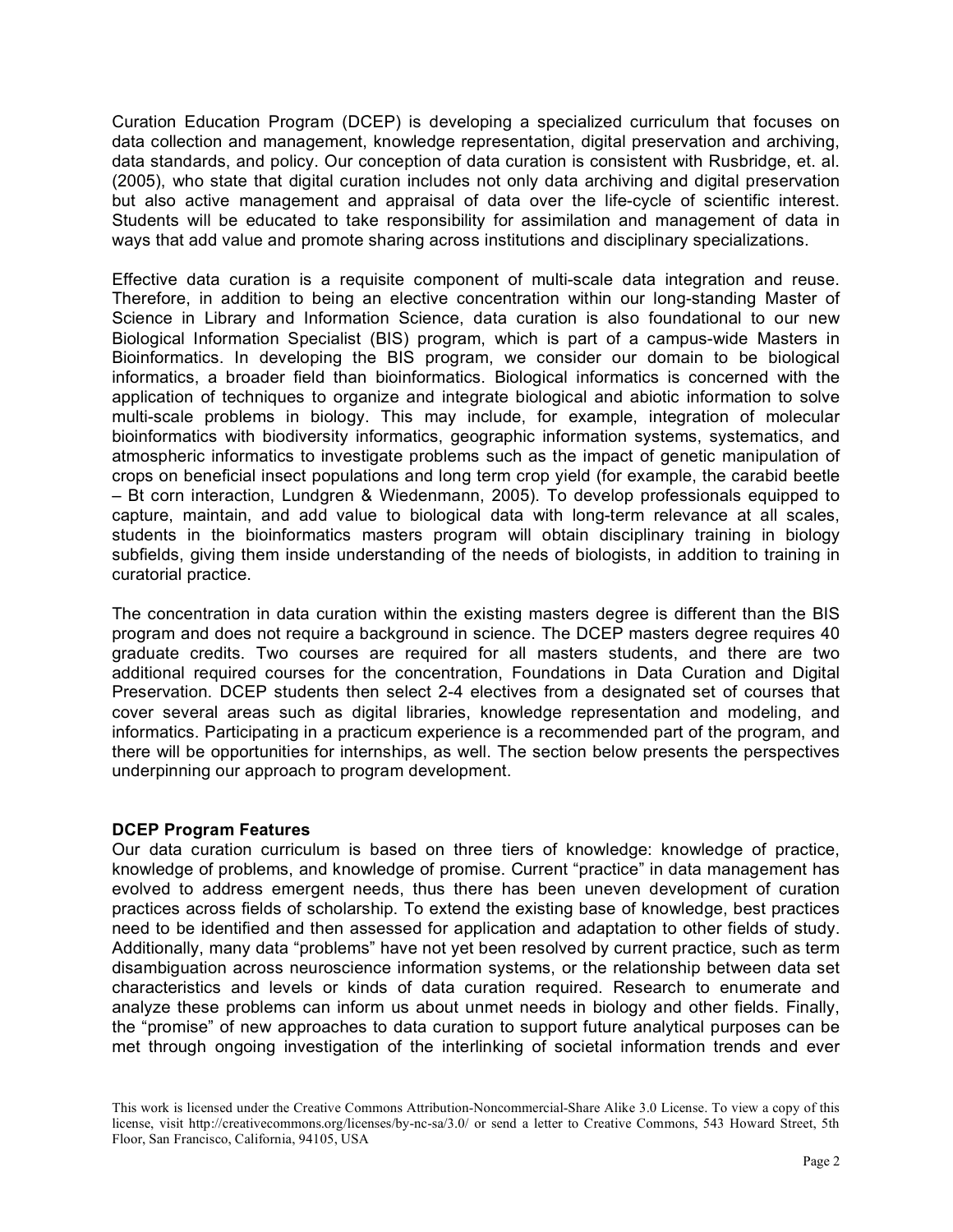## changing technology.

#### *Research Foundation*

Our understanding of the range and variety of data curation roles that need to be addressed in our programs has been informed by our ongoing research activities in information technology and digital library development in the biological sciences. In recent years, we have worked closely with biological scientists, either collaboratively in technology development or cooperatively to learn more about information requirements, in field-based data gathering (Heidorn, Mehra, & Lokhaiser, 2002), digital flora and fauna (Heidorn, 2004; Greenberg, Heidorn & Seiberling, 2005), and neuroscience (Palmer, Cragin & Hogan, 2004, 2007). During that time, we have observed and documented information expertise that could have supported and helped advance how scientific research teams work with their data. Our research provides real-world cases and specific instances of data and information management problems that inform and function as teaching mechanisms for our curriculum. Other related GSLIS research projects also contribute in this way, including ECHODep, part of the Library of Congress National Digital Information Infrastructure Preservation Program (NDIIPP) (http://www.ndiipp.uiuc.edu/) and Digital Collections and Content, an IMLS funded digital collection registry and metadata repository. A number of these research projects have led to partnerships with individual practicing scientists and their institutions.

## *Collaboration with Domain Scientists / Scholars*

An overarching objective of our educational initiative is the integration of research and practice through continued and new collaborations with scientists in various kinds of scientific institutions. As demonstrated by the research foundation outlined above, our approach to BIS and DCEP program development is highly dependent on the relationships we have developed with our research collaborators in the biological sciences. Current collaborating institutions include the Smithsonian Institution, the Missouri Botanical Garden, the American Museum of Natural History, the Marine Biological Laboratory (MBL), the Psychiatric Institute at the University of Illinois at Chicago, the Army Corp of Engineers, Engineering Research and Development Center, Construction Engineering Center, and the Biomedical Informatics Research Network (BIRN) at University of California at San Diego. These organizations are now serving as partners in our educational efforts.

#### *Participation in International Standards Bodies and Data Sharing Projects*

Both data curation and biological informatics are new fields of study. At this stage of development in these disciplines there is a natural progression from pilot projects to international standards. As professionals, we expect our students will be involved in standards initiatives, and therefore it is important that they receive training that is informed by current activities. To this end we have solicited input from the standards communities to aid in curriculum development and provide relevant experience for students. For example, for the past several years, Dr. Heidorn has been active with Biodiversity Information Standards: Taxonomic Database Working Group (TDWG) (http://www.tdwg.org) and the Global Biodiversity Information Facility (GBIF) (http://www.gbif.org). Students in the BIS program participated in the TDWG annual meeting through Internet audio and images. We worked with the GBIF education committee to help establish training objectives for both GBIF and TDWG and to identify skills that are critical to BIS and DCEP students. As an extension of this work, one student is currently working for GBIF on standards documentation. Finally, two of our faculty who are teaching courses for the DCEP participate on standards bodies that are fundamental to data curation: the

This work is licensed under the Creative Commons Attribution-Noncommercial-Share Alike 3.0 License. To view a copy of this license, visit http://creativecommons.org/licenses/by-nc-sa/3.0/ or send a letter to Creative Commons, 543 Howard Street, 5th Floor, San Francisco, California, 94105, USA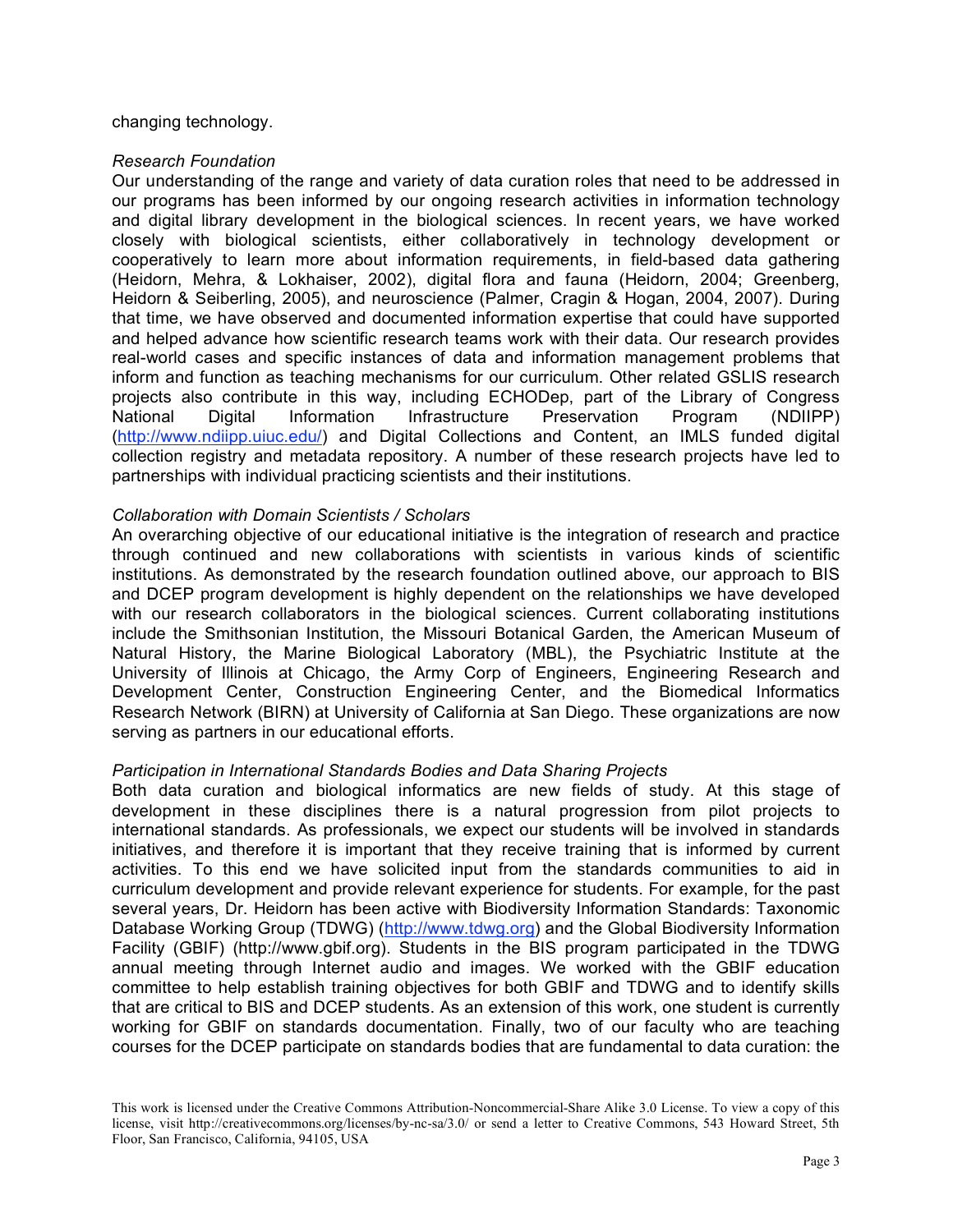Metadata Encoding and Transmission Standard (METS; http://www.loc.gov/standards/mets/), and the FRBR - CIDOC CRM Harmonization working group (http://cidoc.ics.forth.gr/index.html).

## *Internships at National and Regional Data Centers*

Internships will provide students with the opportunity to work directly with scientists and informatics experts on immediate, practical data and information problems. IMLS has provided funds to support internships at collaborating institutions, a number of which already run complementary internship programs. These "hands-on" experiences will be managed with both site supervision by practicing professionals as well as academic supervision from GSLIS faculty.

## **Advisory Committee Contributions**

The first annual meeting of the DCEP Advisory Committee was convened in February 2007. The overarching goal of the advisory meetings is to learn what we need to teach LIS students to become professional data curators and to develop case studies and a set of best practices for teaching data curation expertise. The initial group was selected for coverage of a broad range of biological science, however over the course of the DCEP the panel will be expanded to represent data curation issues from different disciplinary domains. Those attending the initial meeting included four scientists (research scientists and professors), two database managers / developers, two librarians, and the head of a library / data center. Development of a set of "core skills" will be informed by the committee's experience and domain expertise, and their characterization of current data curation problems. The objectives set for the first meeting were to:

- describe a base of knowledge necessary to secure data-related jobs in research centers;
- develop a list of skills needed to carry out data management, curation, and archiving tasks for the next 3-5 years;
- identify requirements for internships at various sites.

To prepare for the meeting, advisory group members were asked to read Rusbridge, et al. (2005) and Palmer, et al. (2006), and review several additional resources, including the Digital Curation Centre's (DCC) curation manual (http://www.dcc.ac.uk/resource/curationmanual/chapters/). More importantly, each participant documented an actual data problem case from their institution for presentation during the meeting. We suggested that they consider in advance how their data problem related to the themes presented in the DCC curation manual. Discussion of the cases was semi-structured, with each presentation followed by commentary by fellow advisors and then by a request to enumerate the skill set required to meet the needs of the case study. After all advisors had presented their cases, the group addressed a series of questions and challenges related to the new curriculum. These included the potential role of practitioners and scientists in education, ranging from guest lectures to course teaching. In turn we solicited ideas for student recruitment, internships, job placement strategies, and approaches to widening best practice input, such as additional advisors and systematic data collection, and possible future research projects.

Extensive meeting minutes were recorded, which revealed a number of prominent data curation themes among the cases and related discussion. In addition, participants identified core skills for data curators during the course of the meeting. Centralized and distributed options for the location of data curation professionals were also considered. While one advisor advocated libraries as the best site for data curators, others expressed a need for data curators to be trained to work inside a variety of other research environments. Our program will be designed to

This work is licensed under the Creative Commons Attribution-Noncommercial-Share Alike 3.0 License. To view a copy of this license, visit http://creativecommons.org/licenses/by-nc-sa/3.0/ or send a letter to Creative Commons, 543 Howard Street, 5th Floor, San Francisco, California, 94105, USA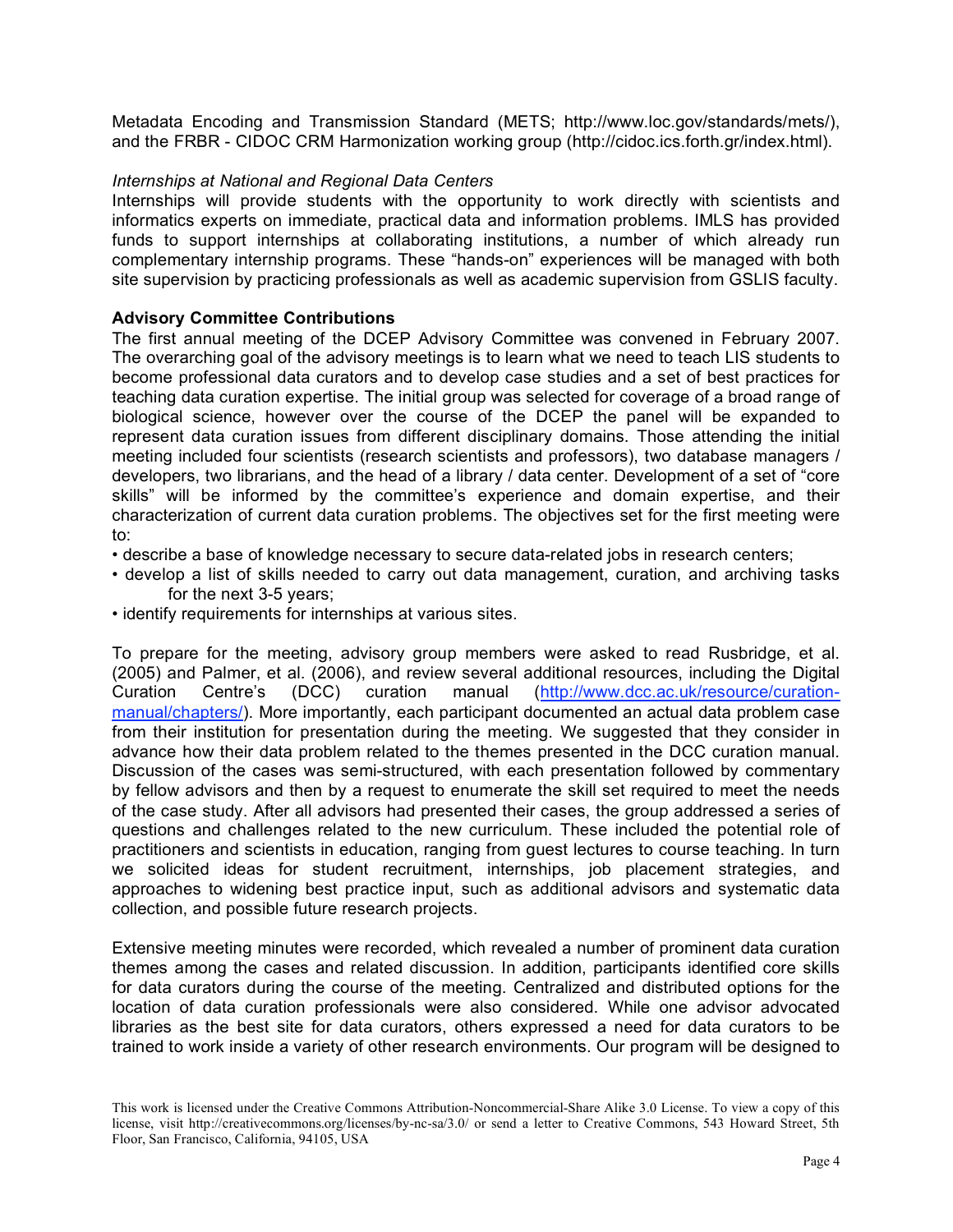train professionals for both models, since we expect them to co-exist and be complementary in their implementation. Below we provide an overview of the primary themes that emerged from the presentations and exchange among the advisory group.

## **Practices and Problems in Data Curation**

The knowledge and roles identified at our Advisory Committee meeting are presented in Table 1. They are organized by the themes that emerged from the discussion, and then differentiated by either technical or social orientation.

|  | Table 1. Professional knowledge areas identified by the Advisory Committee. |  |  |  |
|--|-----------------------------------------------------------------------------|--|--|--|
|--|-----------------------------------------------------------------------------|--|--|--|

| <b>Theme</b>              | <b>Technical</b>                                         | <b>Social</b>                                 |  |
|---------------------------|----------------------------------------------------------|-----------------------------------------------|--|
|                           | - File formats                                           |                                               |  |
|                           | - Metadata                                               |                                               |  |
|                           | - Ontologies                                             |                                               |  |
| Data-centric              | - Standards                                              | - Data practices                              |  |
|                           | - Ownership models                                       |                                               |  |
| Data ownership            | - Copyright variations                                   | - Intellectual property issues                |  |
|                           |                                                          |                                               |  |
| Policy and sustainability | - Preservation strategies                                | - Risk assessment                             |  |
|                           |                                                          | - Domain knowledge                            |  |
|                           |                                                          | - Social parameters of<br>research production |  |
|                           |                                                          | - Research lifecycle                          |  |
| Researchers and research  | - Workflows (and automation)                             | - Scholarly communication                     |  |
|                           | - Use of applications across platforms<br>(PC/Mac/Linux) |                                               |  |
|                           | - Basic data file care: storage, backup                  | - Personnel recruitment                       |  |
|                           | - Database management systems                            | - Collaboration facilitation                  |  |
| Management                | - Systems evaluation                                     | - Change management                           |  |
|                           | - Grant applications                                     |                                               |  |
| Writing                   | - Scientific papers                                      | - Grant proposal development                  |  |

The items in the table represent the areas emphasized by the advisory group. Some areas were more prominent than others, and several items came up in discussion more than once. Moreover, this is not an exhaustive list, and the table does not account for variations in the nature of scientific data or disciplinary differences that affect data practices. Important distinctions exist that reflect technical and social domain-based requirements, practices, and cultures. Universal solutions will not meet every need, and the application of knowledge and skills to solve data curation problems will depend on institutional, legal, and policy parameters, as well as the data and its uses. We will continue to develop and refine this set of knowledge

This work is licensed under the Creative Commons Attribution-Noncommercial-Share Alike 3.0 License. To view a copy of this license, visit http://creativecommons.org/licenses/by-nc-sa/3.0/ or send a letter to Creative Commons, 543 Howard Street, 5th Floor, San Francisco, California, 94105, USA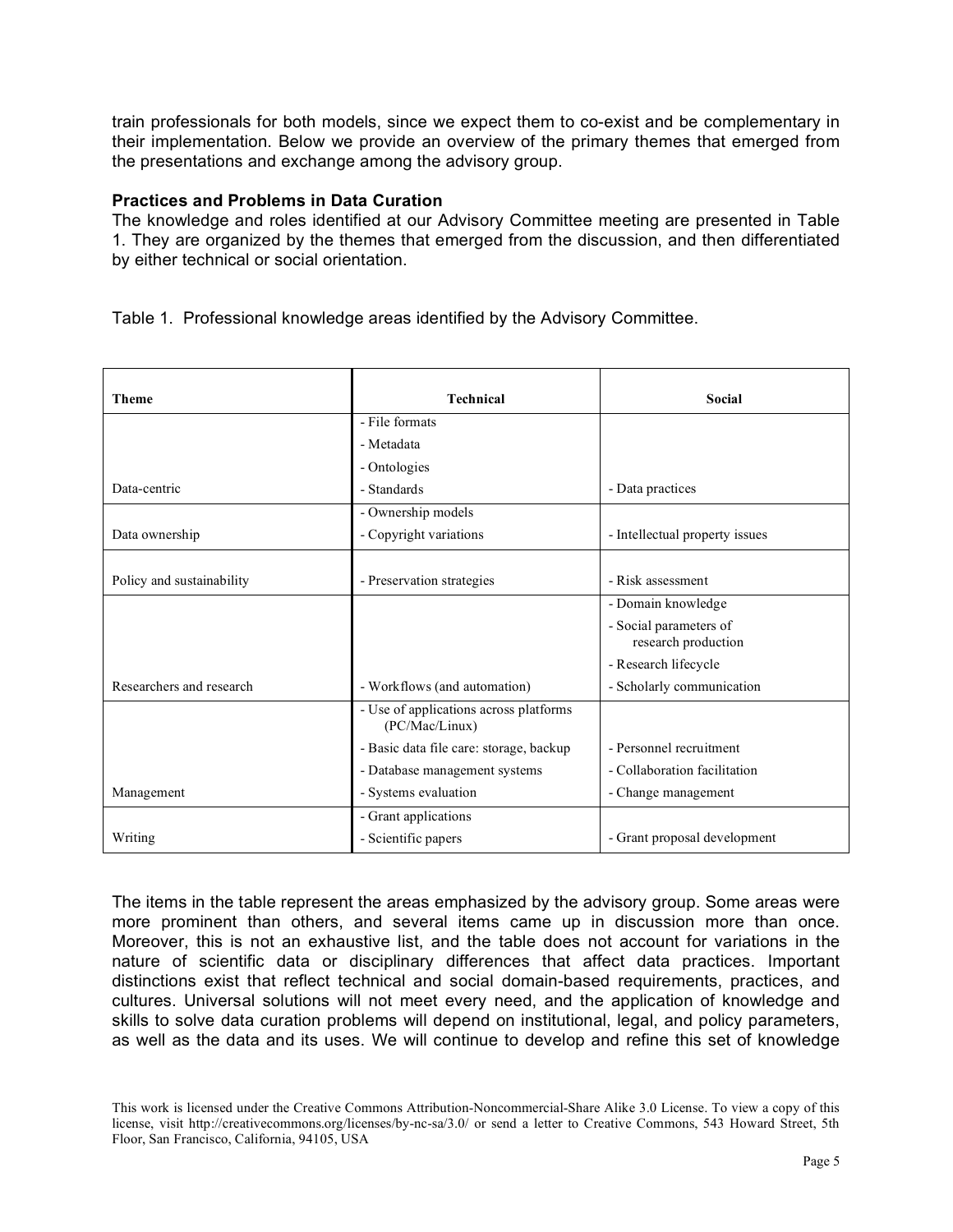areas, with the goal of determining a set of core skills.

In addition to professional knowledge, the advisory group also identified a number of personal skills and values necessary for success in data curation positions. These included maintenance of current awareness; analytical and problem solving skills; flexibility; ability to communicate with a variety of people; and a willingness to advocate for researchers' participation. Finally, with regard to practica and internships, the advisory group was eager to host students and expected that these placements could be mutually beneficial. In the course of this discussion, an interesting distinction was made between the functions of practicum versus internship placement: A practicum experience "should give the nuts and bolts of an institution," whereas internships should "take this to the next level, to contribute to research" or some kind of project.

## **Conclusions and Future Work**

Digital data curation is a relatively new practice that must be aligned with the rapidly changing methods of science and scientific publishing. The data curation community must collaborate closely with scientists to identify their needs and opportunities for advancing scientific practice. In our engagement with the scientific community thus far, we have gained insights into the "practice" and "problem" tiers of data curation knowledge. This will help us to establish the education requirements for data curation and the basic foundation for educating a new generation of professionals to serve the scientific enterprise. But, this does not take us far enough. To fully exploit the growing capital of high-quality, curated data, we must also develop programs of research to further investigate the "promise" of data curation for supporting integrative and data-driven research.

### Acknowledgements

This project has been supported by the following grants: Centuries of Knowledge, IMLS RE-05- 05-0036 (P.B. Heidorn, PI) and A Graduate Program for Scientific Communication Specialists: Getting Past the Prototype in Biological Informatics, NSF-IIS-0534567 (C.L. Palmer, PI). We thank Ellen Rubenstein for assisting with preparation and analysis of the Advisory Committee meeting transcript.

This work is licensed under the Creative Commons Attribution-Noncommercial-Share Alike 3.0 License. To view a copy of this license, visit http://creativecommons.org/licenses/by-nc-sa/3.0/ or send a letter to Creative Commons, 543 Howard Street, 5th Floor, San Francisco, California, 94105, USA